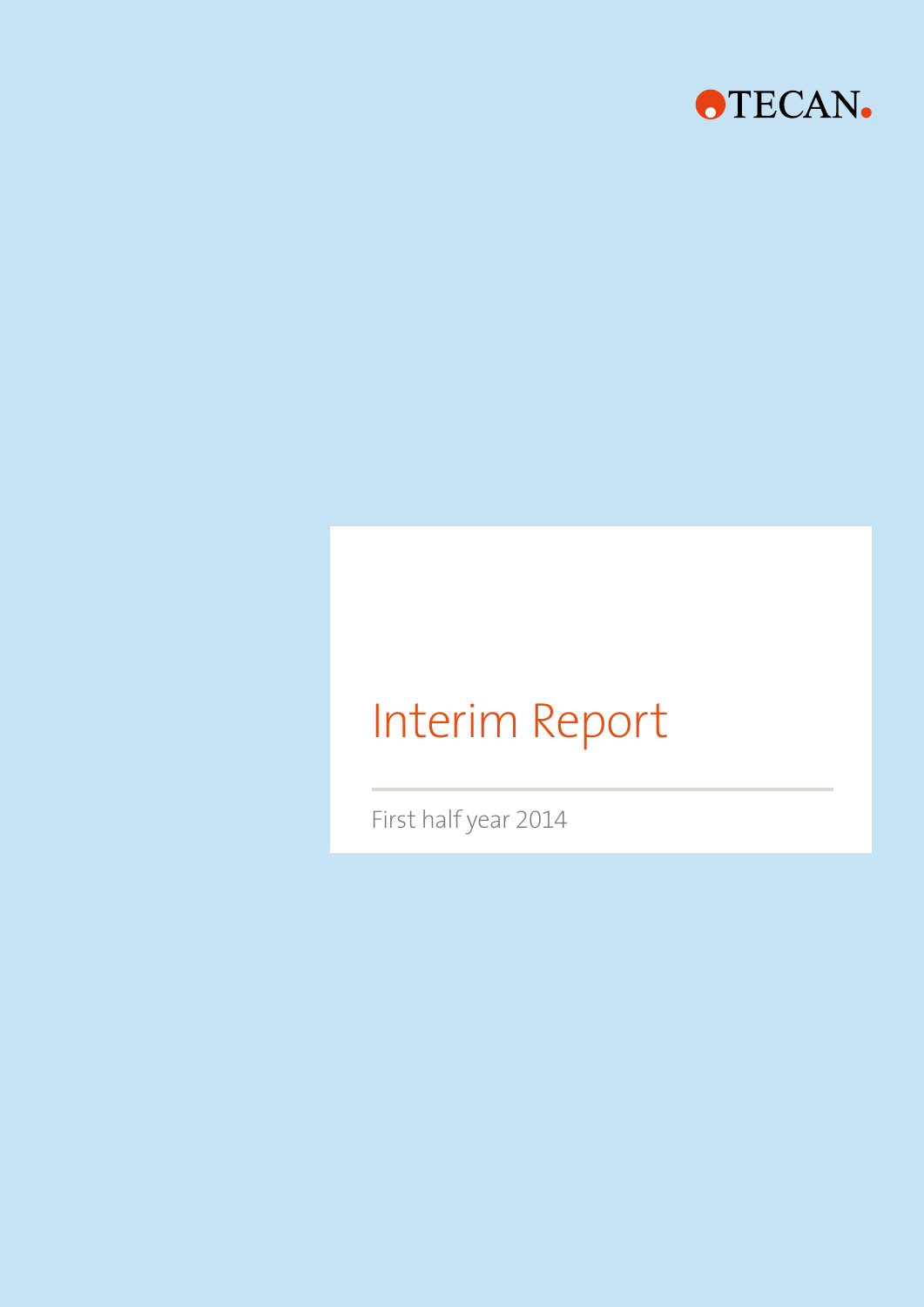# About Tecan

For more than 30 years, Tecan has been investing its expertise in developing and improving automated workflow solutions for laboratories in the life sciences sector.

Adding value for the customer is the driving force behind everything we do at Tecan every day in research and development, production, distribution and service.

Whether in Europe, Asia, America or elsewhere in the world, our goal is always the same: to contribute to the quality of life of humankind by enabling our customers to make our community a healthier and safer place.

# Contents

- **3** Letter to shareholders
- **6** Interim consolidated statement of profit or loss and other comprehensive income
- **7** Interim consolidated balance sheet
- **8** Interim consolidated statement of cash flows
- **9** Interim consolidated statement of changes in equity
- **10** Notes to the interim condensed consolidated financial statements

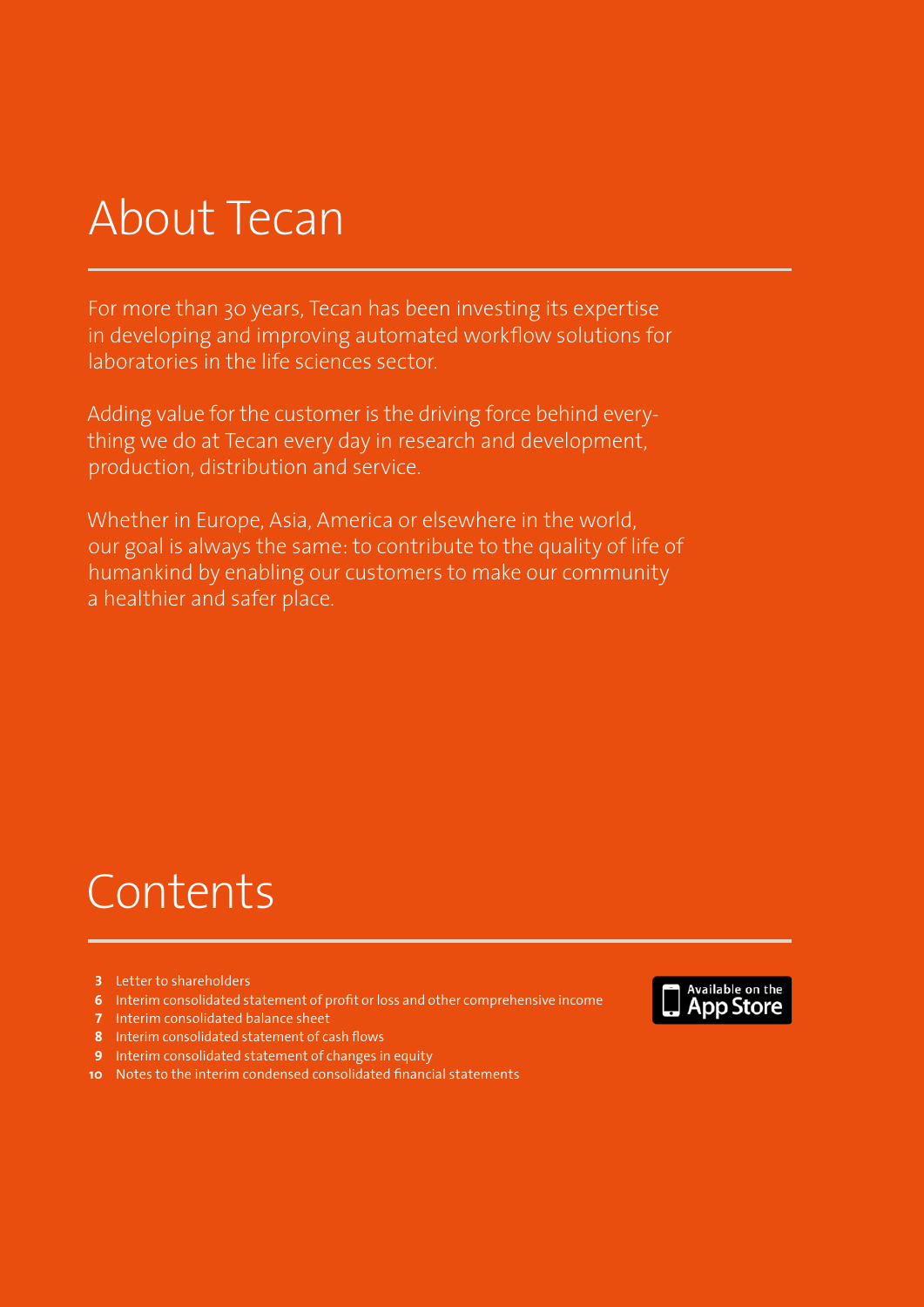# Dear Shareholders,

The first half of 2014 has again been a busy period with an important product launch and negotiation of our first acquisition. From a financial results point of view we have seen mixed results and the performance of our two business segments differed considerably.

We have seen a strong recovery in our Life Sciences Business with a good start into the year in the established markets in Europe and North America – markets that suffered from austerity measures and budget cuts in 2013. Our sales in Partnering Business were disappointing in the first half of the year, mostly due to delays in order placement from two large customer accounts for unrelated reasons. Overall we finished the first half with the highest level in order backlog in at least the last five years.

We achieved important progress in our development programs. A particular highlight was the launch of Fluent, the next generation of liquid handling platforms in our Life Sciences Business. After close of the reporting period, we were able to successfully complete the acquisition of IBL International. As part of our strategy, this acquisition marks an important step towards offering fully integrated solutions, including reagents, and thereby adding a new source of recurring revenues.

#### **Financial results first half of 2014**

Order entry increased by 6.8% in local currencies to CHF 196.6 million (H1 2013: CHF 189.2 million) in the first six months of the year, corresponding to growth of 3.9% in Swiss francs. Growth in order entry was driven by a double-digit increase in the Life Sciences Business.As a result, order backlog at the end of the reporting period recorded a double-digit increase for the Group. Sales reached CHF 172.0 million (H1 2013:CHF 181.8 million) and were therefore 2.7% below the prior-year level in local currency terms and 5.4% lower in Swiss francs.The performance of the two business segments again differed considerably. While sales in the Life Sciences Business recovered strongly and increased by 7.2% in local currencies, those in the Partnering Business were 13.9% below the prior-year level due to the timing of orders from two large corporate customers and a slowdown in Components sales versus a tough comparison from the first half of 2013.

Operating profit (EBIT) reached CHF 22.3 million in the first half of 2013 (H1 2013: CHF 23.1 million). The operating profit margin improved by 30 basis points to 13.0% of sales (H1 2013: 12.7%), helped by lower research and development expenses as projects near market launch. Exchange rate movements in major currencies versus the Swiss franc had a negative impact on the operating result. Assuming exchange rates in line with the prior-year period, the operating profit would have reached CHF 24.1 million while the operating profit margin would have stood at 13.6% of sales. Net profit increased by 12.8% and amounted to CHF 18.6 million (H1 2013: CHF 16.5 million) in the first six months of the year.The net profit margin improved by 170 basis points to 10.8% of sales (H1 2013: 9.1%). Earnings per share increased to CHF 1.68 (H1 2013: CHF 1.51). Cash flow from operating activities rose to CHF 16.2 million (H1 2013: CHF 5.5 million). Excluding an OEM development project that Tecan is prefinancing, cash flow from operating activities amounted to CHF 28.9 million (H1 2013: CHF 28.4 million).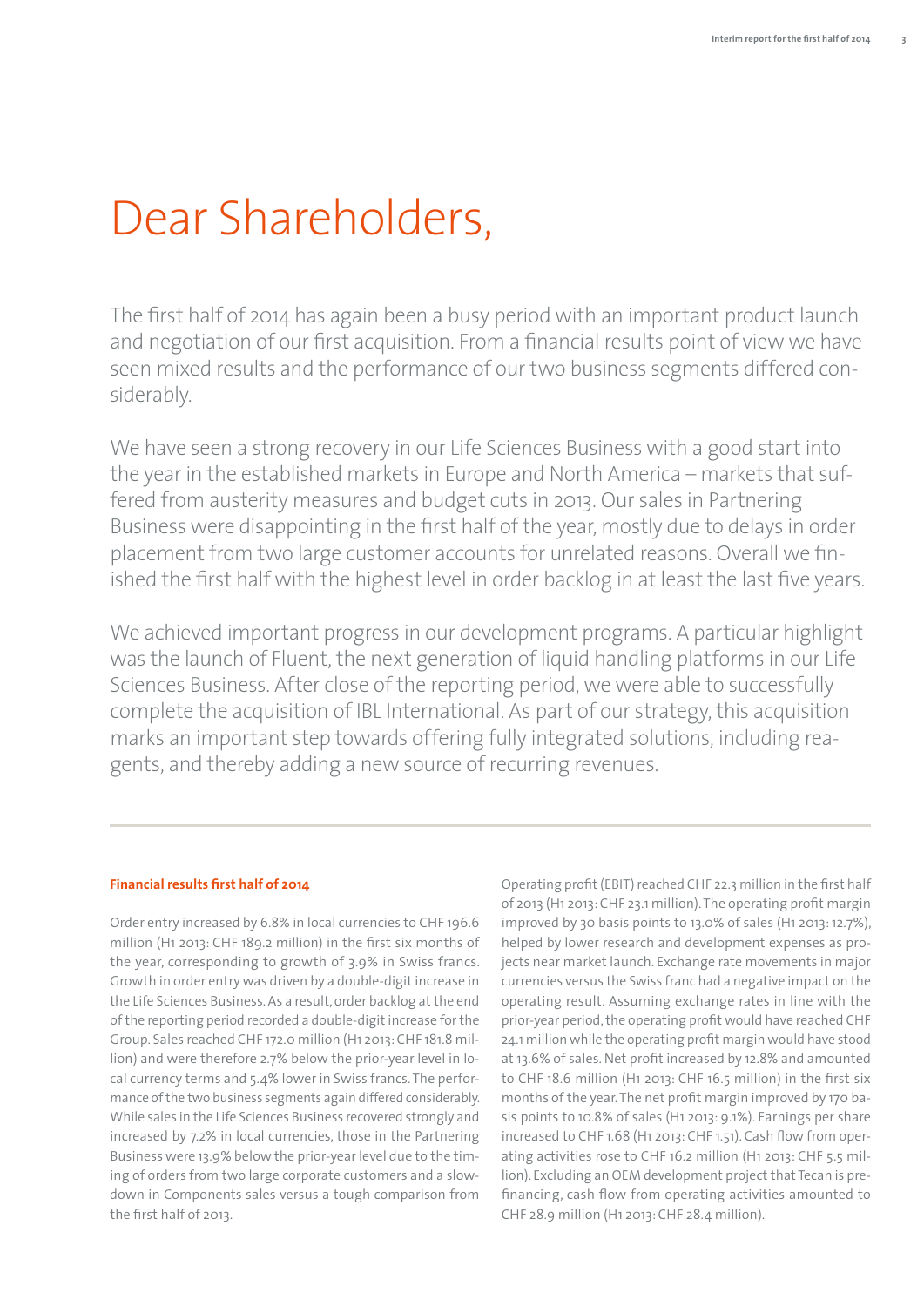#### **Information by business segments**

#### **Life Sciences Business (end-customer business)**

Sales in the Life Sciences Business segment increased by 7.2% in local currencies to CHF 100.9 million (H1 2013: CHF 97.6 million), while, sales were 3.4% higher than in the prior-year period in Swiss francs. The business segment benefitted from a general improvement of the economic and funding environment in Europe and North America. Sales of liquid handling platforms, which suffered the most from austerity measures and budget cuts in 2013, recovered strongly and recorded double-digit growth. Overall, order entry in the Life Sciences Business exceeded sales considerably, resulting in a significant increase in order backlog.

The segment's operating profit in the first half of 2014 increased markedly to CHF 14.8 million (H1 2013: CHF 1.1 million). The increase is primarily the result of the higher sales volumes and lower research and development spending.The profit margin grew to 14.0% of sales (H1 2012:1.0%).

#### **Partnering Business (OEM business)**

The Partnering Business segment generated sales of CHF 71.1 million during the reporting period (H1 2013:CHF 84.2 million), which corresponds to a decrease of 13.9% in local currencies and 15.6% in Swiss francs.This decline was due to fewerinstrument shipments to two corporate customers and lower sales in the Components business,which had recorded significant growth in the prior-year period. Sales of instruments declined, as one partner saw a change in ownership at the end of Tecan's reporting period. As a result, order placements were delayed in the first six months of the year and sales booked only at a significantly reduced level.Another corporate customer was impacted by the timing of tenders in emerging markets, with a publically stated expectation of an improvement in the second half of the year.

Order entry in the Partnering Business increased slightly in the first half of the year, leading to a significantly higher order backlog at the end of the reporting period.

The segment's operating profit in the first half of 2014 was CHF 11.3 million (H1 2013: CHF 25.0 million).The decline is principally the result oflower sales.The profit margin reached 15.5% of sales (H1 2013: 29.2%).

#### **Additional information**

#### **Regional development**

In Europe, sales in the Life Sciences Business recovered strongly and were growing with a double-digit rate.Despite a ramp up of sales from instrument deliveries to Dako, sales in the Partnering Business declined as they were impacted by the delay in orders from two large corporate customers. Overall, sales in Europe were 2.4% below the prior-year period in local currencies and decreased by 2.8% in Swiss francs.

In North America, the Life Sciences Business was benefitting from an improved funding environment and recorded good sales growth. In the Partnering Business, sales declined for instruments and the components business. Total sales in North America were down by 4.4% in local currencies. Sales in Swiss francs were negatively impacted by the exchange rate development of the US dollar versus the Swiss franc and were 8.2% below the prior-year period.

China has seen delays in government tenders and in academic spending as widely noted in the industry, which also provided a drag to Tecan's Life Sciences Business sales in Asia. A normalization of spending patterns is expected for the second half of the year. By contrast, sales in the Partnering Business were growing strongly in China and Asia overall. Total sales in Asia grew by 0.5% in local currencies and including a negative exchange rate impact were 6.7% below the prior-year period in Swiss francs.

#### **Recurring sales of services and consumables**

Sales of consumables increased by 9.2% in local currencies and by 6.3% in Swiss francs to a share of 12.6% of total sales (H1 2013:11.2%). Service revenues experienced a slowdown due to lower spare part revenues mainly linked to the mentioned delays noted in Partnering Business and were down by 1.4% in local currencies and by 4.2% in Swiss francs.

Overall, recurring sales of services and consumables increased by 2.0% in local currency terms in the first half of 2014 and were 0.8% below the prior-year period in Swiss francs.They accounted for 36.8% of total sales (H1 2013: 35.1%).

#### **Research and development**

In the first half of 2014, research and development spending was at 10.0% of sales (H1 2013:11.7%) or CHF 17.2 million (H1 2013: CHF 21.3 million). All told,research and development activities amounted to CHF 47.6 million gross (H1 2013:CHF 54.0 million), out of which CHF 18.5 million are development costs for OEM instrument customers in Partnering Business.This total figure also includes the development costs capitalized in the balance sheet of CHF 12.7 million gross, an increase of CHF 8.5 million over the first half of 2013 as development projects progressed and are nearing product launch.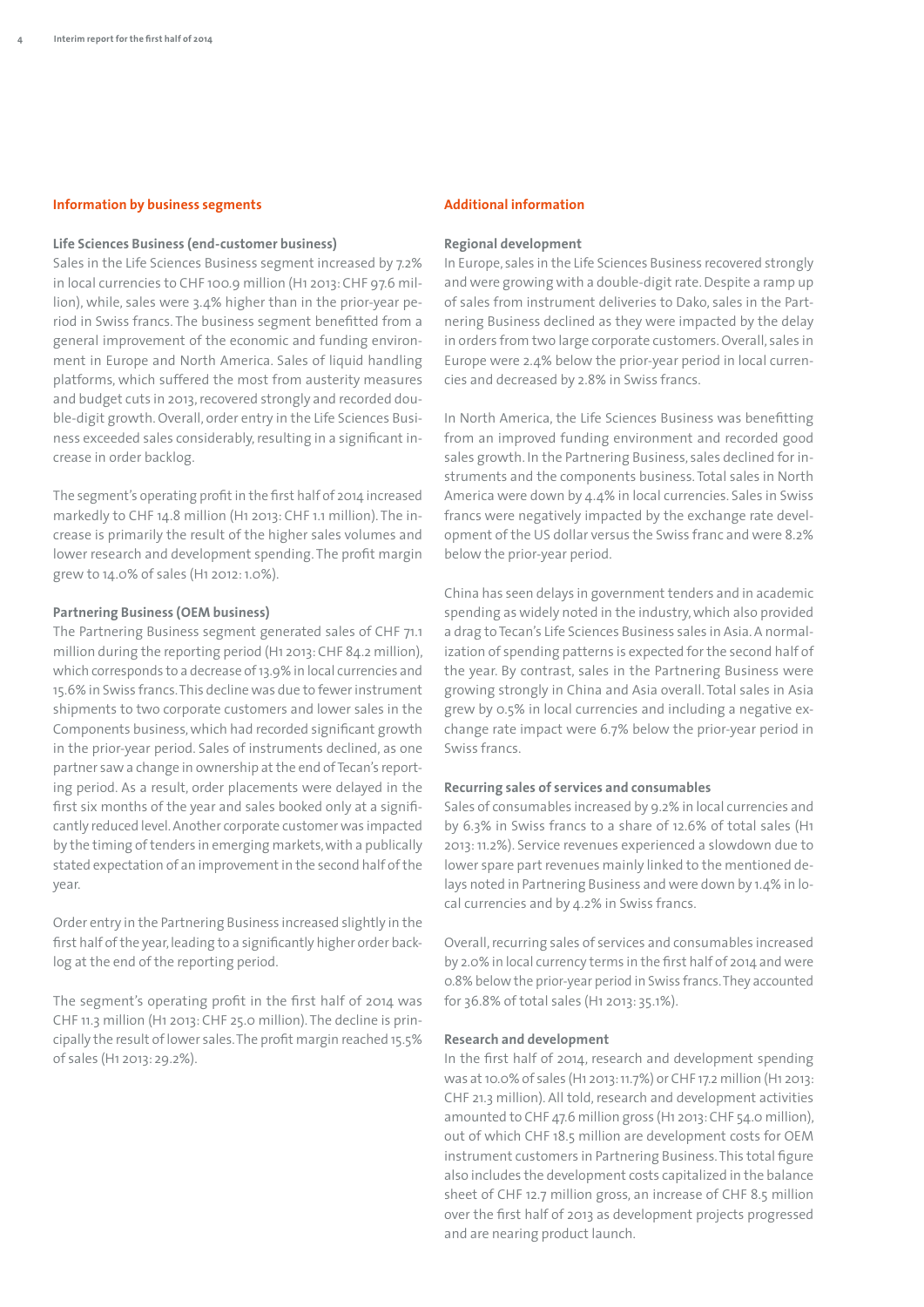In June,Tecan announced the launch of the Fluent™ laboratory automation family as the latest addition to its extensive liquid handling portfolio. This next generation of liquid handling platforms has been a major development program for Tecan. Fluent is a unique automation concept built around the application-specific needs of laboratories, delivering more capacity and increased speed.The first Fluent solutions are designed to meet the needs of the strongly growing cell biology market. Fluent has been well received by end users in the market and product shipments are expected within the coming weeks.

In the Partnering Business Tecan continues to develop ORTHO Vision™ Max, the second instrument variant of a next generation diagnostics instrument used for blood typing and to determine other important blood parameters. In the meantime, the first instrument variant ORTHO Vision™ continues in validation and in recent weeks, the first series instruments have been delivered to the customer.

#### **Strong balance sheet – high equity ratio**

Tecan's equity ratio reached 70.9% as of June 30, 2013 (December 31, 2013: 72.0%).Net liquidity (cash and cash equivalents less bank liabilities and loans) amounted to CHF 130.0 million (December 31, 2013: CHF 143.4 million). The Company's share capital remained unchanged at CHF 1,144,458 at the reporting date (June 30, 2014), consisting of 11,444,576 registered shares with a nominal value of CHF 0.10 each.

At the Tecan Group Annual General Meeting on April 14, 2014, shareholders approved an unchanged dividend versus the previous year of CHF 1.50 per registered share. The payout of dividends of CHF 16.7 million in total took take place on April 23, 2014.

#### **Acquisition ofIBL Internationalto offerintegrated solution for specialty diagnostics**

On July 30, 2014, Tecan has announced the acquisition of IBL International as an important strategic step to support Tecan's evolution into a solutions business with a higher share of recurring revenues. IBL International is a leading company in the field of microtiter plate based immunoassays with one of the widest ranges of tests for specialty diagnostics to be used in research and clinical laboratories. IBL International will become

a part ofTecan's Life Sciences Business,leveragingTecan's global presence and long tradition serving the clinical market with instruments optimized for immunoassay processing.

The purchase consideration of EUR 29.0 million (CHF 35.2 million) was fully paid in cash and represents a valuation of 1.8 times fiscal year 2013 sales of IBL International. The transaction is expected to be accretive to earnings per share (EPS) before transaction-related amortization in the second full year after closing.The transaction was successfully completed on July 31, 2014 and from August 1, 2014,IBL International will be included in the consolidated financial statements of the Tecan Group.

#### **Outlook for full-year 2014 confirmed**

For financial year 2014, Tecan continues to expect Group sales in local currencies to grow at least in the mid single-digit percentage range and for the operating profit margin a further increase of around 50 basis points compared to 2013.

The expectation regarding operating profit margin is based on an average exchange rate forecast for full-year 2014 of one euro equaling CHF 1.21 and one US dollar equaling CHF 0.92.

This financial year 2014 outlook does not include contributions from the acquisition of IBL International. Currently, Tecan expects a mid single-digit million Swiss franc sales contribution for the remaining five months that IBL International will be included in the consolidated financial statements 2014 of the Tecan Group. The negative impact on the absolute operating profit in Swiss francs is expected to be up to CHF 2 million, due to purchase price amortization and initial integration costs.

Männedorf, August 11, 2014

Rofflem

**Rolf A.Classon** Chairman of the Board

David R.M

**Dr.David Martyr** Chief Executive Officer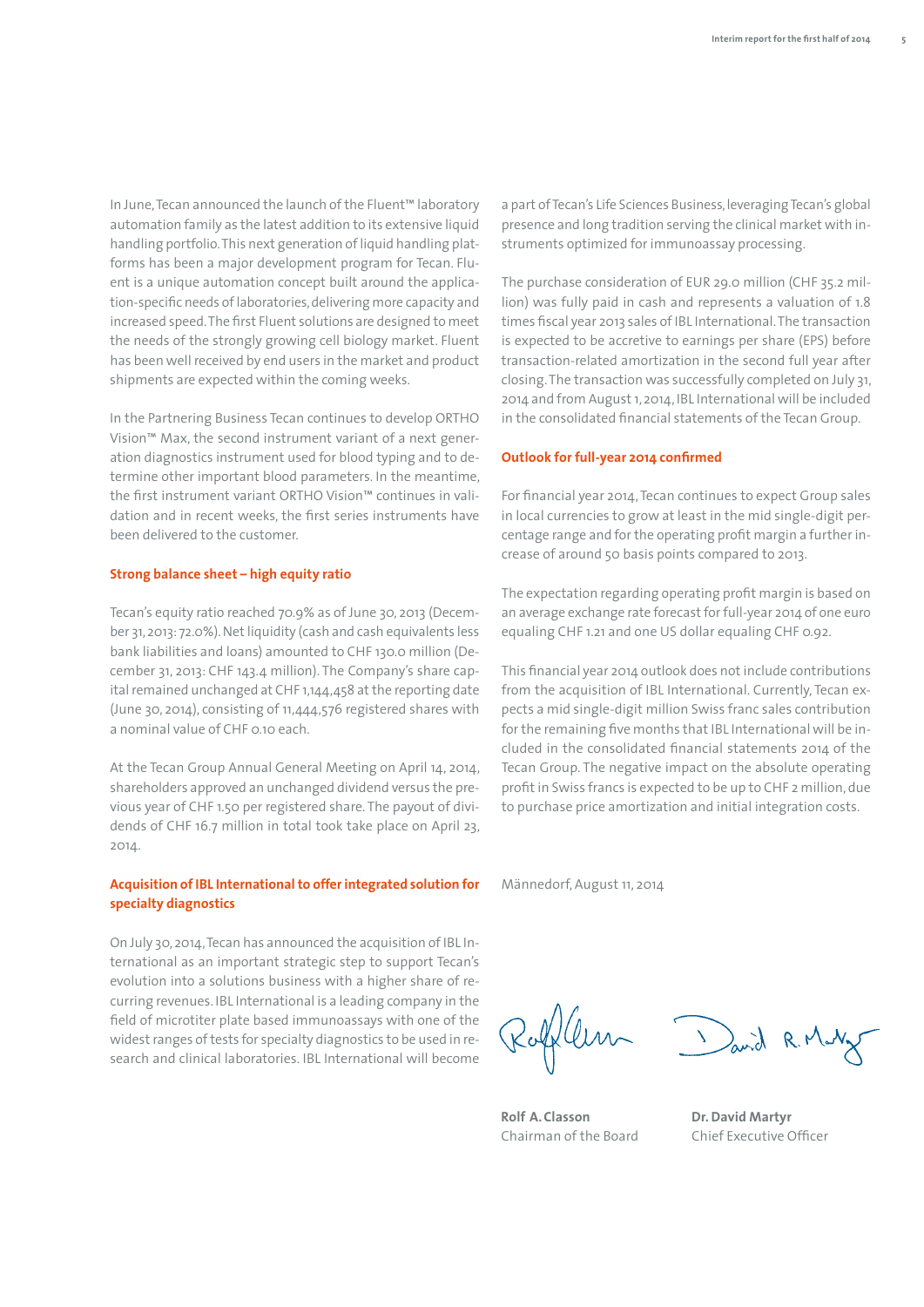# Interim consolidated statement of profit or loss

| January to June, CHF 1,000                                  | <b>Notes</b>   | 2013      | 2014      |
|-------------------------------------------------------------|----------------|-----------|-----------|
| Sales                                                       | $\overline{4}$ | 181,810   | 172,002   |
|                                                             |                |           |           |
| Cost of sales                                               |                | (93, 173) | (84, 670) |
|                                                             |                |           |           |
| Gross profit                                                |                | 88,637    | 87,332    |
|                                                             |                |           |           |
| Sales and marketing                                         |                | (28,001)  | (29, 561) |
| Research and development                                    |                | (21, 342) | (17, 220) |
| General and administration                                  |                | (16, 500) | (18, 474) |
| Other operating income                                      |                | 328       | 243       |
|                                                             |                |           |           |
| Operating profit                                            | $\overline{4}$ | 23,122    | 22,320    |
|                                                             |                |           |           |
| Financial income                                            |                | 51        | 11        |
| Finance cost                                                |                | (278)     | (233)     |
| Foreign exchange (losses)/gains, net                        |                | (2, 479)  | 317       |
| <b>Financial result</b>                                     |                | (2,706)   | 95        |
|                                                             |                |           |           |
| <b>Profit before taxes</b>                                  |                | 20,416    | 22,415    |
|                                                             |                |           |           |
| Income taxes                                                |                | (3,936)   | (3,833)   |
|                                                             |                |           |           |
| Profit for the period, attributable to owners of the parent |                | 16,480    | 18,582    |
|                                                             |                |           |           |
| Earnings per share                                          |                |           |           |
| Basic earnings per share (CHF/share)                        |                | 1.51      | 1.68      |
| Diluted earnings per share (CHF/share)                      |                | 1.49      | 1.65      |

# Interim consolidated statement of profit or loss and other comprehensive income

| January to June, CHF 1,000                                                         | 2013   | 2014     |
|------------------------------------------------------------------------------------|--------|----------|
| Profit for the period                                                              | 16,480 | 18,582   |
|                                                                                    |        |          |
| Other comprehensive income                                                         |        |          |
|                                                                                    |        |          |
| Remeasurement of defined benefit obligation                                        | 4.200  | (4,978)  |
| Related income taxes                                                               | (708)  | 802      |
| Items that will not be reclassified to profit or loss, net of income taxes         | 3,492  | (4, 176) |
|                                                                                    |        |          |
| <b>Translation differences</b>                                                     | 1,340  | (498)    |
| Items that may be reclassified subsequently to profit or loss, net of income taxes | 1,340  | (498)    |
|                                                                                    |        |          |
| Other comprehensive income/(loss), net of income taxes                             | 4,832  | (4, 674) |
|                                                                                    |        |          |
| Total comprehensive income for the period, attributable to owners of the parent    | 21,312 | 13,908   |

Therewerenoincometaxesandnoreclassificationadjustments relatingtotranslationdifferences fortheperiodspresented.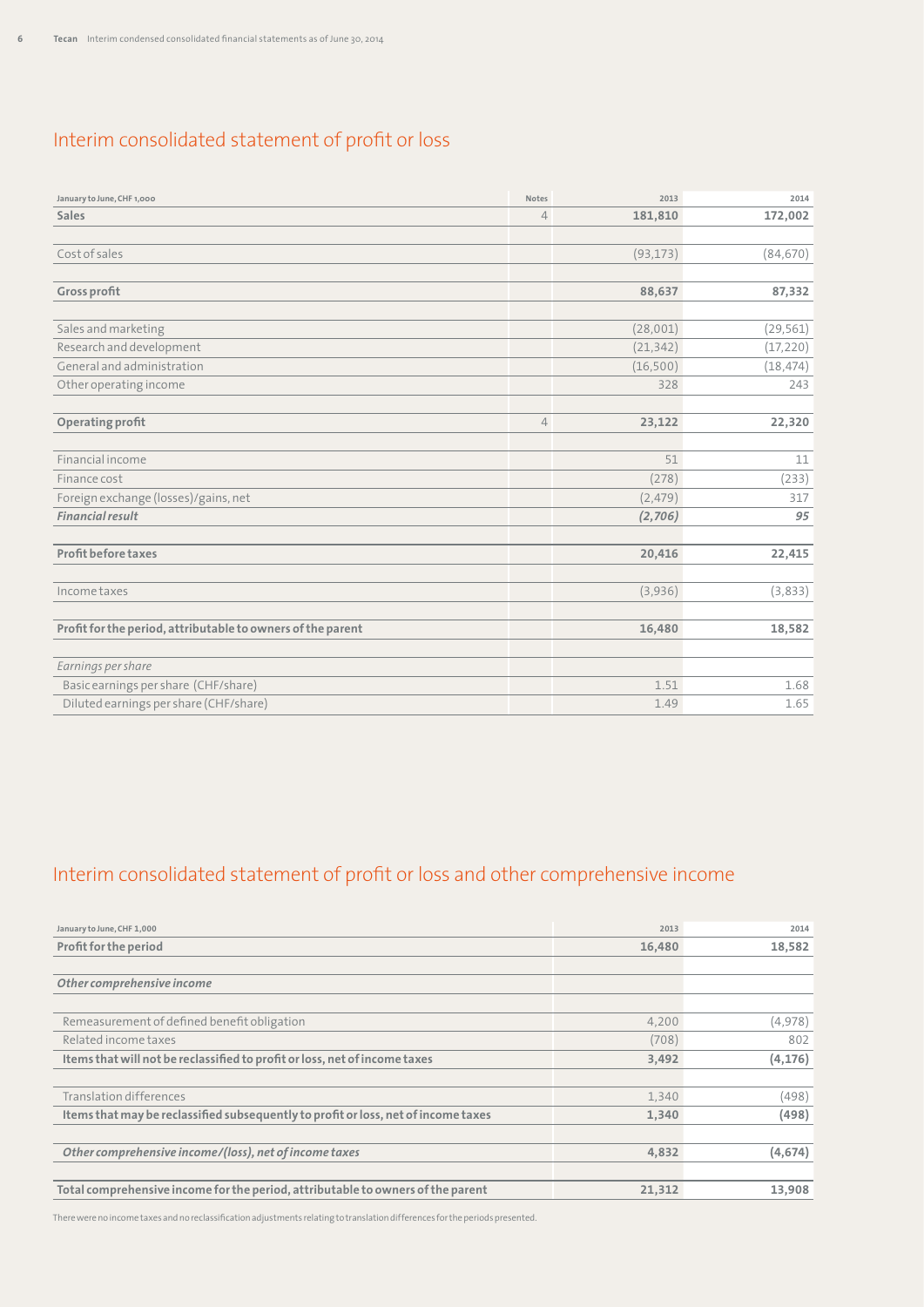# Interim consolidated balance sheet

## **Assets**

| CHF 1,000                     | Notes | 31.12.2013 | 30.06.2014 |
|-------------------------------|-------|------------|------------|
| Cash and cash equivalents     |       | 150,377    | 136,913    |
| Current loans and derivatives |       | 2,599      | 2,614      |
| Trade accounts receivable     |       | 74,652     | 62,267     |
| Other accounts receivable     |       | 10,591     | 14,393     |
| Inventories                   | 6     | 145,693    | 165,700    |
| Income tax receivables        |       | 1,393      | 2,922      |
| Prepaid expenses              |       | 2,266      | 3,315      |
|                               |       |            |            |
| <b>Current assets</b>         |       | 387,571    | 388,124    |
|                               |       |            |            |
| Non-current financial assets  |       | 1,489      | 751        |
| Property, plant and equipment |       | 19,855     | 17,862     |
| Intangible assets             |       | 48,571     | 60,409     |
| Deferred tax assets           |       | 9,163      | 9,430      |
|                               |       |            |            |
| Non-current assets            |       | 79,078     | 88,452     |
|                               |       |            |            |
| Assets                        |       | 466,649    | 476,576    |

# **Liabilities and equity**

| CHF 1,000                                    | <b>Notes</b>   | 31.12.2013 | 30.06.2014 |
|----------------------------------------------|----------------|------------|------------|
| Current bank liabilities and derivatives     |                | 5,588      | 5,079      |
| Trade accounts payable                       |                | 10,292     | 10,145     |
| Other accounts payable                       |                | 15,101     | 19,796     |
| Deferred revenue                             |                | 18,739     | 24,181     |
| Income tax payables                          |                | 8,221      | 8,956      |
| Accrued expenses                             |                | 32,967     | 27,567     |
| Current provisions                           |                | 14,404     | 11,736     |
| <b>Current liabilities</b>                   |                | 105,312    | 107,460    |
|                                              |                |            |            |
| Non-current bank liabilities and derivatives |                | 2,013      | 2,048      |
| Liability for post-employment benefits       |                | 16,773     | 22,692     |
| Non-current provisions                       |                | 2,480      | 2,284      |
| Deferred tax liabilities                     |                | 3,869      | 3,968      |
|                                              |                |            |            |
| <b>Non-current liabilities</b>               |                | 25,135     | 30,992     |
| <b>Total liabilities</b>                     |                | 130,447    | 138,452    |
| Share capital                                |                | 1,144      | 1,144      |
| Capital reserve                              |                | 9,301      | 9,334      |
| Treasury shares                              |                | (13, 151)  | (11, 295)  |
| Retained earnings                            |                | 369,977    | 370,508    |
| <b>Translation differences</b>               |                | (31,069)   | (31, 567)  |
|                                              |                |            |            |
| Shareholders' equity                         | $\overline{7}$ | 336,202    | 338,124    |
| Liabilities and equity                       |                | 466,649    | 476,576    |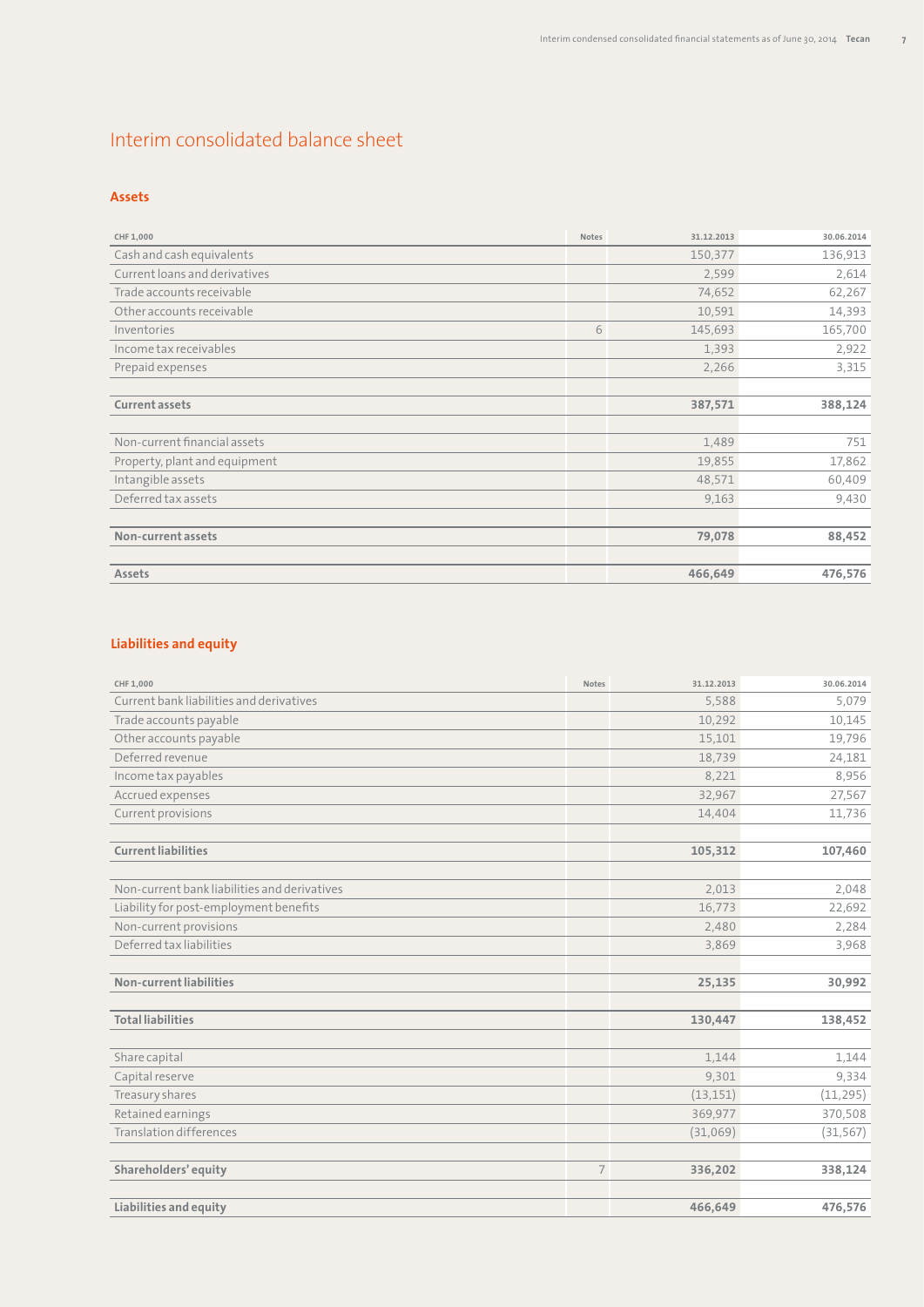# Interim consolidated statement of cash flows

| January to June, CHF 1,000                                      | Notes | 2013      | 2014      |
|-----------------------------------------------------------------|-------|-----------|-----------|
| Profit for the period                                           |       | 16,480    | 18.582    |
|                                                                 |       |           |           |
| Adjustments for                                                 |       |           |           |
| Depreciation and amortization                                   |       | 5,160     | 4,517     |
| Change in provisions and liability for post-employment benefits |       | 1,522     | (1,882)   |
| Interest income                                                 |       | (51)      | (11)      |
| Interest expenses                                               |       | 64        | 62        |
| Income taxes                                                    |       | 3,936     | 3,833     |
| Equity-settled share-based payment transactions                 |       | 933       | 2,776     |
| Other non-cash items                                            |       | 728       | (163)     |
|                                                                 |       |           |           |
| Change in working capital                                       |       |           |           |
| Trade accounts receivable                                       |       | 18,702    | 12,086    |
| Inventories                                                     | 6     | (23, 189) | (19, 893) |
| Trade accounts payable                                          |       | (1, 148)  | (121)     |
| Other changes in working capital (net)                          |       | (8,665)   | 414       |
|                                                                 |       |           |           |
| Income taxes paid                                               |       | (8,984)   | (4,022)   |
|                                                                 |       |           |           |
| Cash inflows from operating activities                          |       | 5,488     | 16,178    |
|                                                                 |       |           |           |
| Interest received                                               |       | 50        | 11        |
| Acquisition of Tecan Australia Pty Ltd., earn-out paid          |       | (145)     | (119)     |
| Purchase of property, plant and equipment                       |       | (2,059)   | (1,520)   |
| Proceeds from sale of property, plant and equipment             |       | 40        | 179       |
| Investment in intangible assets                                 |       | (4,806)   | (13, 307) |
|                                                                 |       |           |           |
| Cash outflows from investing activities                         |       | (6,920)   | (14, 756) |
|                                                                 |       |           |           |
| Dividends paid                                                  |       | (16, 488) | (16, 651) |
| Proceeds from sale of treasury shares                           |       | 6,825     | 1,889     |
| Change in current bank liabilities                              |       | 3,977     | 47        |
| Increase in bank loans                                          |       | 234       |           |
| Interest paid                                                   |       | (64)      | (63)      |
|                                                                 |       |           |           |
| Cash outflows from financing activities                         |       | (5, 516)  | (14, 778) |
|                                                                 |       |           |           |
| Effect of exchange rate fluctuations on cash held               |       | 147       | (108)     |
|                                                                 |       |           |           |
| Decrease in cash and cash equivalents                           |       | (6, 801)  | (13, 464) |
| Cash and cash equivalents at January 1                          |       | 144,520   | 150,337   |
|                                                                 |       |           |           |
| Cash and cash equivalents at June 30                            |       | 137,719   | 136,913   |
|                                                                 |       |           |           |
| Cash and cash equivalents as per cash flow statement comprise   |       |           |           |
| Cash and cash equivalents as per balance sheet                  |       | 137,719   | 136,913   |
| ./. Bank overdrafts under bank pooling arrangements             |       |           |           |
| = Cash and cash equivalents as per cash flow statement          |       | 137,719   | 136,913   |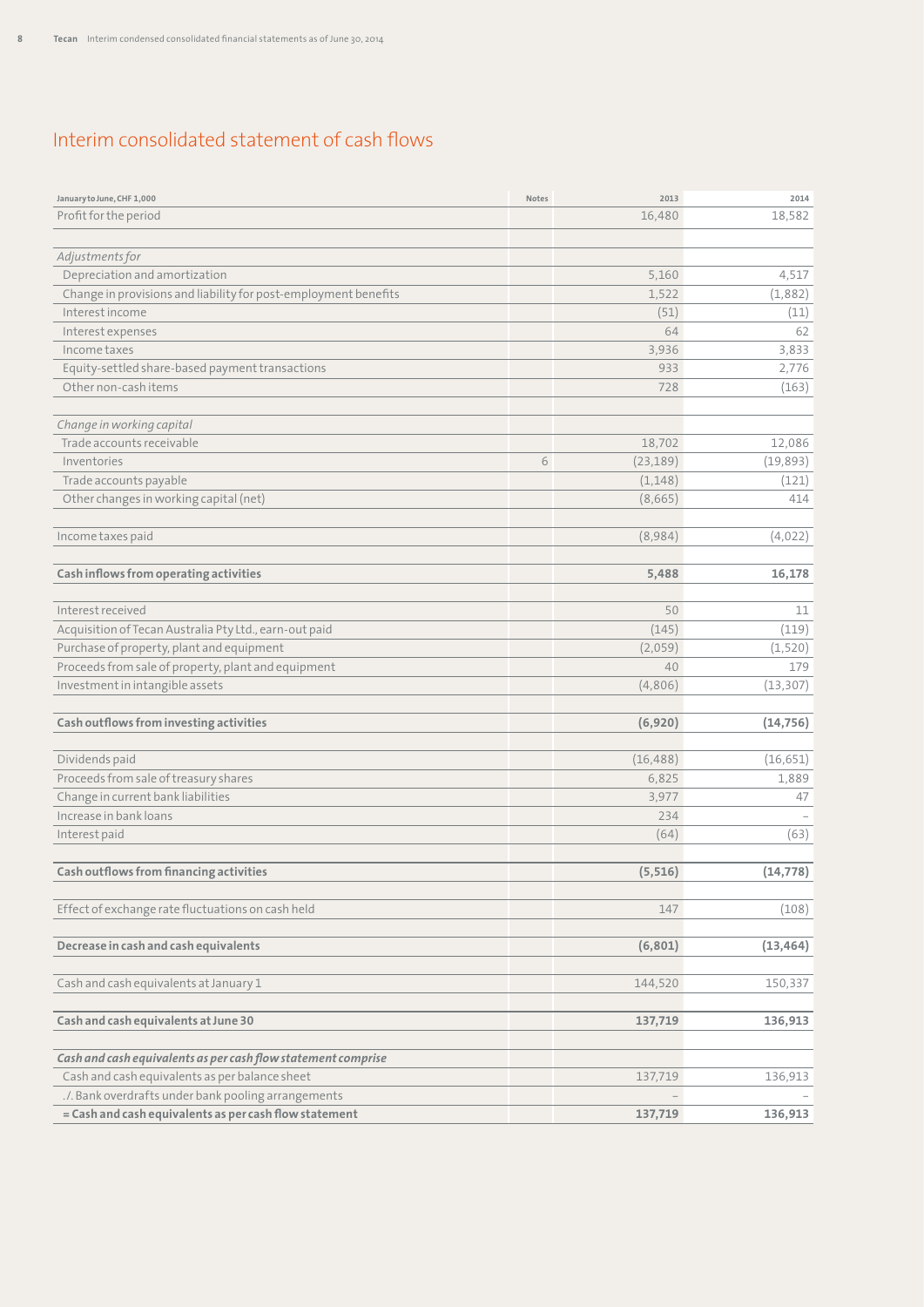# Interim consolidated statement of changes in equity

| January to June, CHF 1,000                         | <b>Notes</b>   | Share capital            | Capital reserve          | <b>Treasury shares</b>   | Retained<br>earnings | Translation<br>differences | Total share-<br>holders' equity |
|----------------------------------------------------|----------------|--------------------------|--------------------------|--------------------------|----------------------|----------------------------|---------------------------------|
| Balance at January 1, 2013                         |                | 1,144                    | 9,359                    | (23, 527)                | 336,438              | (29, 801)                  | 293,613                         |
|                                                    |                |                          |                          |                          |                      |                            |                                 |
| Profit for the period,                             |                | $\overline{\phantom{0}}$ | $\overline{\phantom{0}}$ | $\qquad \qquad -$        | 16,480               | $\overline{a}$             | 16,480                          |
| Other comprehensive income,                        |                |                          |                          |                          |                      |                            |                                 |
| net of income taxes                                |                |                          |                          |                          | 3,492                | 1,340                      | 4.832                           |
| Total comprehensive income for the period          |                | $\qquad \qquad -$        | $\qquad \qquad -$        | $\qquad \qquad -$        | 19,972               | 1,340                      | 21,312                          |
| Dividends paid                                     |                | $\overline{\phantom{0}}$ | $\overline{\phantom{0}}$ | $\overline{\phantom{0}}$ | (16, 488)            | $\overline{\phantom{0}}$   | (16, 488)                       |
| Share-based payments                               |                |                          |                          |                          | 933                  |                            | 933                             |
| Treasury shares issued based on                    |                |                          |                          |                          |                      |                            |                                 |
| employee participation plans                       |                |                          | (1, 329)                 | 5,868                    |                      |                            | 4,539                           |
| Other sale of treasury shares                      |                | $\overline{\phantom{0}}$ | 488                      | 1,798                    |                      | $\overline{a}$             | 2,286                           |
| Total contributions by and distributions to owners | $\overline{7}$ | $\overline{\phantom{0}}$ | (841)                    | 7,666                    | (15, 555)            | $\overline{\phantom{0}}$   | (8, 730)                        |
|                                                    |                |                          |                          |                          |                      |                            |                                 |
| Balance at June 30, 2013                           |                | 1,144                    | 8,518                    | (15, 861)                | 340,855              | (28, 461)                  | 306,195                         |
| Balance at January 1, 2014                         |                | 1,144                    | 9,301                    | (13, 151)                | 369,977              | (31,069)                   | 336,202                         |
| Profit for the period                              |                | $\qquad \qquad -$        |                          | $\qquad \qquad -$        | 18,582               |                            | 18,582                          |
| Other comprehensive loss,                          |                |                          |                          |                          |                      |                            |                                 |
| net of income taxes                                |                |                          |                          |                          | (4, 176)             | (498)                      | (4,674)                         |
| Total comprehensive income for the period          |                | $\overline{\phantom{0}}$ |                          | $\bar{}$                 | 14,406               | (498)                      | 13,908                          |
| Dividends paid                                     |                | $\qquad \qquad -$        | $\qquad \qquad -$        | $\overline{\phantom{0}}$ | (16, 651)            | $\qquad \qquad -$          | (16, 651)                       |
| Share-based payments                               |                | $\overline{\phantom{0}}$ | $\overline{\phantom{0}}$ |                          | 2,776                |                            | 2,776                           |
| Treasury shares issued based on                    |                |                          |                          |                          |                      |                            |                                 |
| employee participation plans                       |                | $\overline{\phantom{0}}$ | 26                       | 1,849                    |                      |                            | 1,875                           |
| Other sale of treasury shares                      |                | $\overline{\phantom{a}}$ | $\overline{7}$           | $\overline{7}$           |                      |                            | 14                              |
| Total contributions by and distributions to owners | $\overline{7}$ | $\qquad \qquad -$        | 33                       | 1,856                    | (13, 875)            | $\qquad \qquad -$          | (11, 986)                       |
|                                                    |                |                          |                          |                          |                      |                            |                                 |
| Balance at June 30, 2014                           |                | 1,144                    | 9,334                    | (11, 295)                | 370,508              | (31, 567)                  | 338,124                         |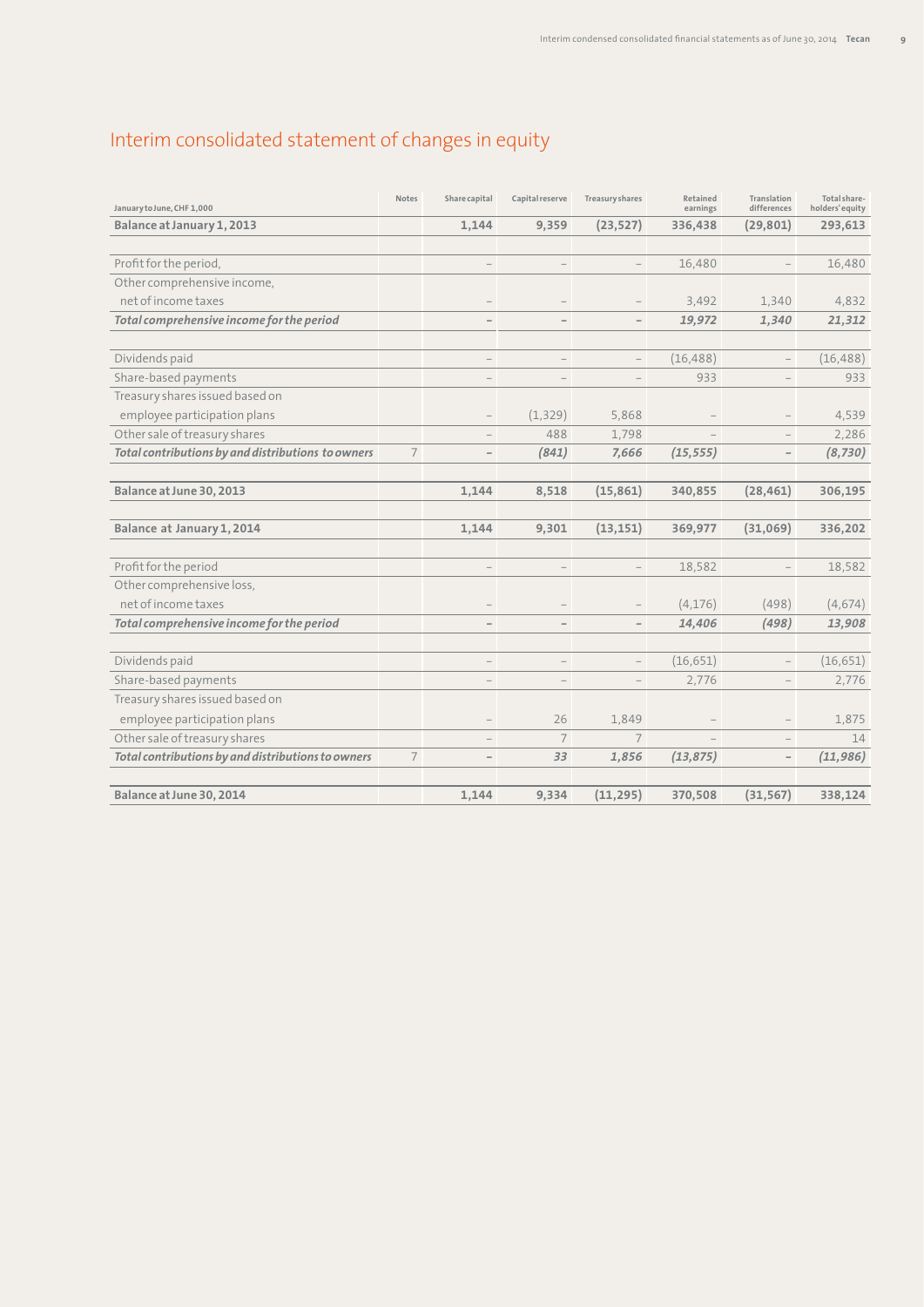# Notes to the interim condensed consolidated financial statements

#### **1 Reporting entity**

The Tecan Group is a global provider of laboratory instruments and solutions in biopharmaceuticals, forensics and clinical diagnostics. The Group specializes in the development, production and distribution of automation solutions forlaboratories in the life sciences sector. Its clients include pharmaceutical and biotechnology companies, university research departments, forensic and diagnostic laboratories. As an original equipment manufacturer, the Group also develops and manufactures OEM instruments and components that are then distributed by partner companies. Founded in Switzerland in 1980, the Group has manufacturing, research and development sites in both Europe and North America and maintains a sales and service network in 52 countries.

The ultimate parent company is Tecan Group Ltd., a limited liability company incorporated in Switzerland, whose shares are publicly traded. Tecan Group Ltd.'s registered office is located at Seestrasse 103, 8708 Männedorf, Switzerland.

#### **2 Basis of preparation and significant accounting policies**

#### **2.1 Basis of preparation**

These unaudited financial statements are the interim condensed consolidated financial statements of Tecan Group Ltd. and its subsidiaries (together referred to as the "Group") for the six-month period ending June 30, 2014.The financial statements are prepared in accordance with International Accounting Standard (IAS) 34"Interim Financial Reporting"and should be read in conjunction with the Group's annual financial statements as they provide an update of previously reported information. The interim condensed consolidated financial statements were authorized for issue on August 11, 2014.

The preparation of these interim condensed consolidated financial statements requires management to make assumptions and estimates that affect the reported amounts of revenues, expenses, assets, liabilities and disclosure of contingent liabilities at the date of these interim financial statements. If in the future such assumptions and estimates deviate from the actual circumstances, the original assumptions and estimates will be modified as appropriate in the period in which the circumstances change.

The Group operates in industries where significant seasonal or cyclical variations in total sales are not experienced during the financial year.

Income tax expense is recognized based on the best estimate of the weighted average annual income tax rate expected for the full financial year.

#### **2.2 Introduction of new and revised/amended accounting standards and interpretations**

The accounting policies used in the preparation of the interim condensed consolidated financial statements are consistent with those followed in the preparation of the Group's annual financial statements for the year ending December 31, 2013, except for the adoption of the following new or revised/amended standards and interpretations, effective as from January 1, 2014:

| Standard/interpretation <sup>1</sup>                                                                                                     |
|------------------------------------------------------------------------------------------------------------------------------------------|
| Investment Entities (Amendments to IFRS 10, IFRS 12 and IAS 27)                                                                          |
| IAS 32 amended 'Financial Instruments: Presentation' -<br>Offsetting Financial Assets and Liabilities                                    |
| IAS 39 amended 'Financial Instruments: Recognition and<br>Measurement' – Novation of Derivatives and Continuation of Hedge<br>Accounting |
| <b>IIFRIC 21 'Levies'</b>                                                                                                                |

<sup>1</sup> IAS = International Accounting Standards, IFRS = International Financial Reporting Standards, IFRIC=Interpretationsasby theIFRSInterpretationsCommittee(formerly International Financial Reporting Interpretations Committee)

The adoption of these new or revised/amended standards and interpretations did not result in substantial changes to the Group's accounting policies.

#### **2.3 New standards and interpretations not yet applied**

The following new and revised/amended standards and interpretations have been issued, but are not yet effective and are not applied early in these interim condensed consolidated financial statements:

| Standard/interpretation <sup>1</sup>                                                                                                                                    | <b>Effective date</b><br>for the Group |
|-------------------------------------------------------------------------------------------------------------------------------------------------------------------------|----------------------------------------|
| IAS 19 amended 'Employee Benefits' -<br>Defined Benefit Plans: Employee Contribu-<br>tions                                                                              | Reporting year 2015                    |
| Annual Improvements to IFRSs 2010 - 2012<br>Cycle                                                                                                                       | Reporting year 2015                    |
| Annual improvements to IFRSs 2011 - 2013<br>Cycle                                                                                                                       | Reporting year 2015                    |
| IFRS 11 amended 'Joint Arrangements' -<br>Accounting for Acquisitions of Interests in<br>Joint Operations                                                               | Reporting year 2016                    |
| IAS 16 amended 'Property, Plant and Equip-<br>ment' and IAS 38 amended 'Intangible Assets'<br>- Clarification of Acceptable Methods of<br>Depreciation and Amortization | Reporting year 2016                    |
| <b>IFRS 15 'Revenue from Contracts with</b><br>Customers'                                                                                                               | Reporting year 2017                    |
| IFRS 9 'Financial Instruments'                                                                                                                                          | Not yet determined                     |

1<br>I IAS = International Accounting Standards, IFRS = International Financial Reporting Standards, IFRIC = Interpretations as by the IFRS Interpretations Committee (formerly International Financial Reporting Interpretations Committee)

These changes are not expected to have a significant impact on the consolidated financial statements except for IFRS 15 'Revenue from Contracts with Customers'. However, a comprehensive and profound analysis is yet to be performed.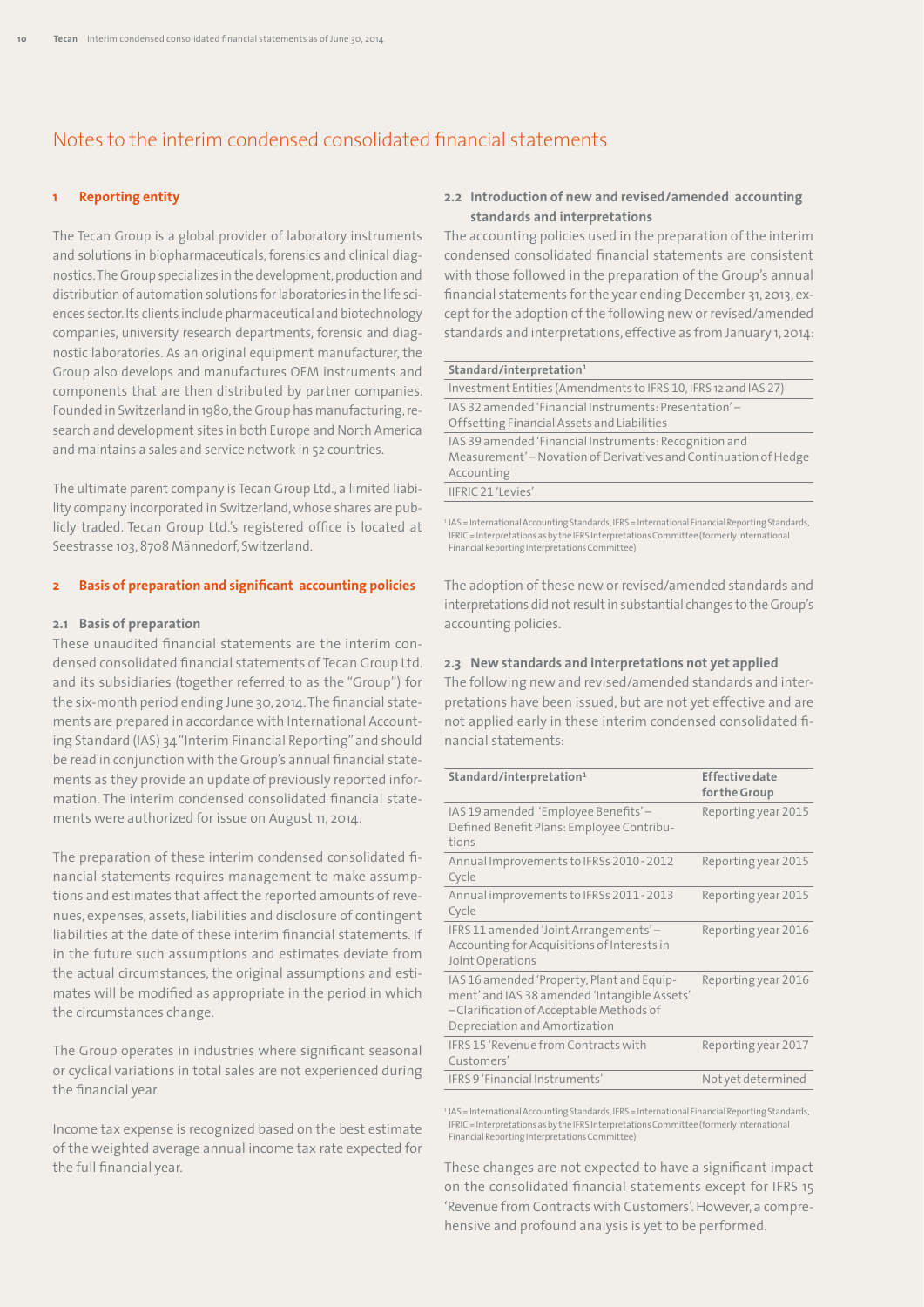## **3 Change in scope of consolidation**

There has been no change in the scope of the consolidation since December 31, 2013.

## **4 Interim segment information**

#### **4.1 Segment information by business segments**

|                                            |         | Life Sciences Business          |          | <b>Partnering Business</b>      |         |                                 |         | Corporate/consolidation |  | Group |  |
|--------------------------------------------|---------|---------------------------------|----------|---------------------------------|---------|---------------------------------|---------|-------------------------|--|-------|--|
| January to June, CHF1,000                  | 2013    | 2014                            | 2013     | 2014                            | 2013    | 2014                            | 2013    | 2014                    |  |       |  |
| Sales third                                | 97,605  | 100,920                         | 84,205   | 71,082                          |         |                                 | 181,810 | 172,002                 |  |       |  |
| Intersegment sales <sup>1</sup>            | 6,382   | 4,948                           | 1,426    | 1,584                           | (7,808) | (6, 532)                        |         |                         |  |       |  |
| <b>Total sales</b>                         | 103.987 | 105,868                         | 85,631   | 72,666                          | (7,808) | (6, 532)                        | 181,810 | 172,002                 |  |       |  |
|                                            |         |                                 |          |                                 |         |                                 |         |                         |  |       |  |
| Operating profit                           | 1.083   | 14,825                          | 25,017   | 11,277                          | (2,978) | (3,782)                         | 23,122  | 22,320                  |  |       |  |
|                                            |         |                                 |          |                                 |         |                                 |         |                         |  |       |  |
| Depreciation and amortization <sup>2</sup> | (3,325) | (2,804)                         | (1, 835) | (1,713)                         |         | $\qquad \qquad -$               | (5,160) | (4,517)                 |  |       |  |
| Impairment losses                          |         | $\hspace{0.1mm}-\hspace{0.1mm}$ |          | $\hspace{0.1mm}-\hspace{0.1mm}$ |         | $\hspace{0.1mm}-\hspace{0.1mm}$ |         |                         |  |       |  |

<sup>1</sup> Intersegment transactions are conducted at arm's length.

<sup>2</sup>No significant non-cash items other than depreciation of property, plant and equipment and amortization of intangible assets were incurred.

| January to June, CHF1,000                                   | 2013    | 2014     |
|-------------------------------------------------------------|---------|----------|
| Reconciliation of reportable segment sales                  |         |          |
| Total sales for reportable segments                         | 189,618 | 178,534  |
| Elimination of intersegment sales                           | (7,808) | (6, 532) |
| <b>Total consolidated sales</b>                             | 181,810 | 172,002  |
|                                                             |         |          |
| Reconciliation of reportable segment profit                 |         |          |
| Total operating profit for reportable segments              | 26,100  | 26.102   |
| Unallocated costs (business development, investor relations |         |          |
| and other corporate costs) and consolidation entries        | (2,978) | (3,782)  |
| Financial result                                            | (2,706) | 95       |
| Total consolidated profit before taxes                      | 20,416  | 22,415   |

## **4.2 Entity-wide disclosures**

#### *Products and services*

| January to June, CHF 1,000 | 2013    | 2014    |
|----------------------------|---------|---------|
| Products                   | 118,041 | 108,774 |
| Services                   | 63,769  | 63,228  |
|                            |         |         |
| Total sales third          | 181,810 | 172,002 |

## *Sales by regions (by location of customers)*

| January to June, CHF 1,000 | 2013    | 2014    |
|----------------------------|---------|---------|
| Switzerland                | 4,178   | 4,530   |
| Other Europe               | 73,983  | 71,443  |
| North America              | 76,006  | 69,752  |
| Asia                       | 22,776  | 21,257  |
| Others                     | 4,867   | 5,020   |
|                            |         |         |
| Total sales third          | 181,810 | 172,002 |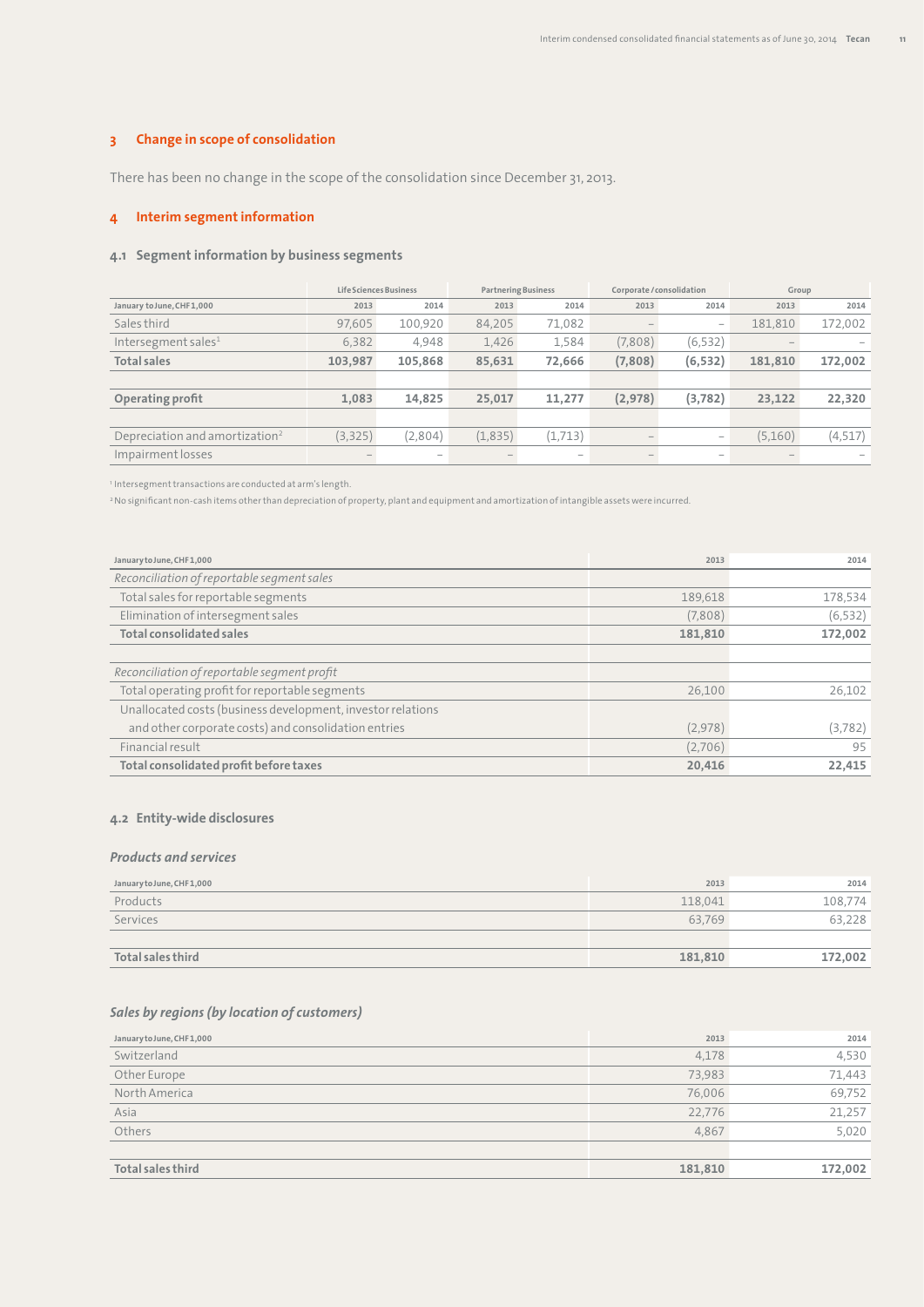#### *Non-current assets by regions (by location of assets)*

|               | Property, plant and equipment |            | Intangible assets |            |
|---------------|-------------------------------|------------|-------------------|------------|
| CHF1,000      | 31.12.2013                    | 30.06.2014 | 31.12.2013        | 30.06.2014 |
| Switzerland   | 10,721                        | 9,323      | 46,720            | 58,596     |
| Other Europe  | 4,884                         | 4,527      | 1,419             | 1,404      |
| United States | 3,814                         | 3,588      |                   |            |
| Asia          | 436                           | 424        | 432               | 409        |
|               |                               |            |                   |            |
| Total         | 19,855<br>17,862<br>48,571    |            | 60,409            |            |

#### *Information about major customers*

There are no sales to individual customers in the first half of 2013 and 2014 that accumulated exceeded 10% of total sales.

#### **5 Operating expenses by nature**

| January to June, CHF 1,000                                               | 2013      | 2014      |
|--------------------------------------------------------------------------|-----------|-----------|
| Material costs                                                           | 55,115    | 48,209    |
| Personnel costs                                                          | 70,262    | 72,147    |
| Depreciation of property, plant and equipment                            | 3,162     | 3,042     |
| Amortization of intangible assets                                        | 1,998     | 1,475     |
| Other operating costs (net)                                              | 55,264    | 50,313    |
|                                                                          |           |           |
| Total operating cost incurred (gross)                                    | 185,801   | 175,186   |
|                                                                          |           |           |
| Capitalization of development costs in position inventories (see note 6) | (22, 897) | (12, 762) |
| Capitalization of development costs in position intangible assets        | (4,216)   | (12, 742) |
|                                                                          |           |           |
| Total operating expenses, according to statement of profit or loss       | 158,688   | 149,682   |

#### **6 Inventories**

In 2010, the Group entered into an OEM agreement with a global diagnostics company.The agreement comprises the development and supply of a dedicated diagnostic instrument. The related customer-specific development costs are currently capitalized in the position inventories as part of the production costs and amounted to CHF 123.0 million at the end of June 2014 (December 31, 2013: CHF 110.4 million). Once the instru-

ment is launched and the customer calls the units with individual purchase orders, the corresponding development costs will be recognized in cost of sales.

Further information regarding this critical accounting estimate and judgment can be found in note 2.2.4 of the consolidated financial statements 2013.

#### **7 Shareholders' equity and employee participation plans**

#### **7.1 Dividends paid**

|                                                                | 2013       | 2014       |
|----------------------------------------------------------------|------------|------------|
| Number of shares eligible for dividend and payout              | 10.991.802 | 11.098.831 |
| Dividends paid (CHF/share)                                     | 0.50       |            |
| Payout from statutory capital contribution reserve (CHF/share) | 1.00       |            |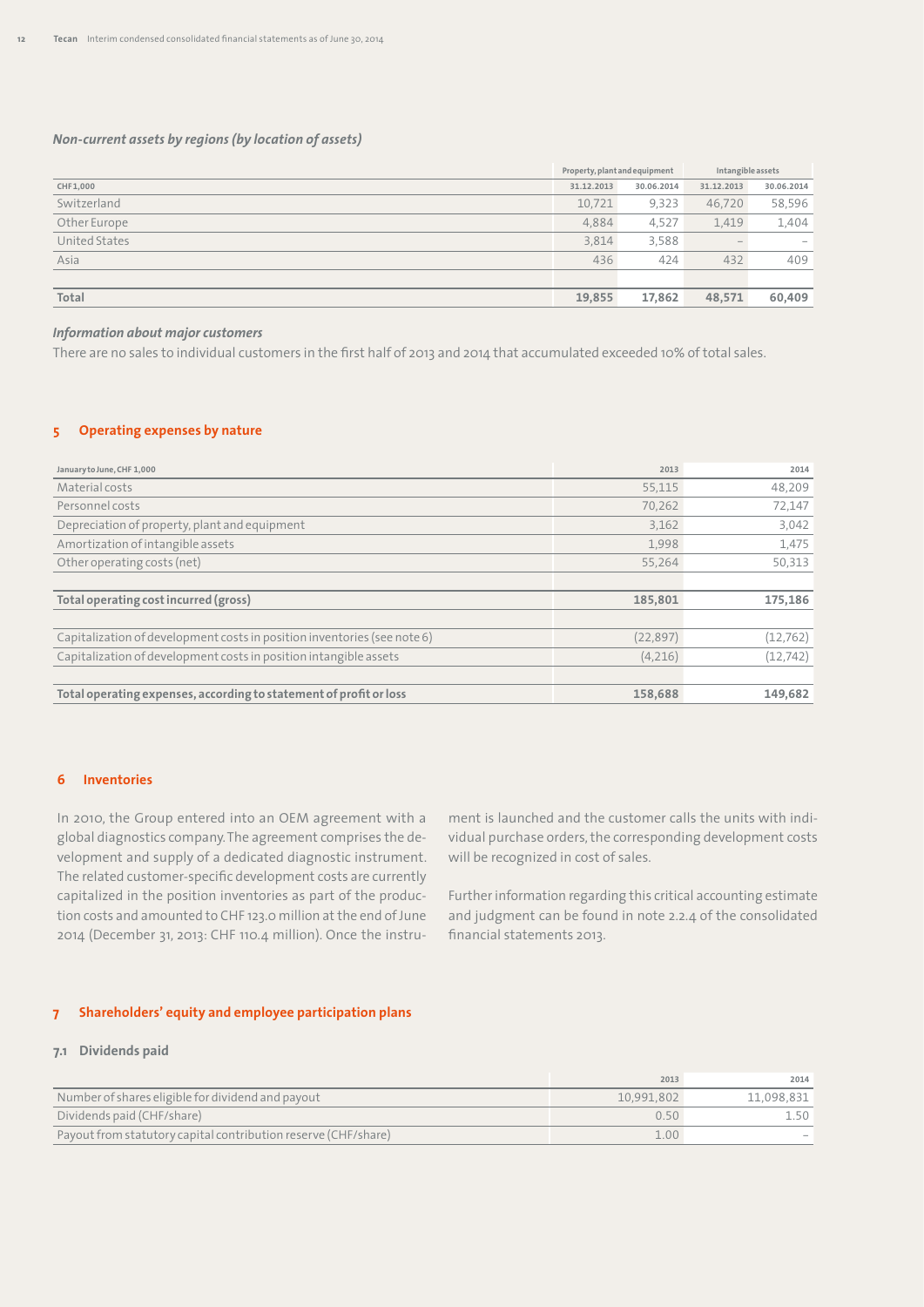# **7.2 Movements in shares outstanding**

| Number (each share has a nominal value of CHF0.10)           | Shares issued                   | <b>Treasury shares</b> | Shares outstanding |
|--------------------------------------------------------------|---------------------------------|------------------------|--------------------|
| Balance at January 1, 2013                                   | 11,444,576                      | (546, 590)             | 10,897,986         |
| Treasury shares issued based on employee participation plans |                                 | 90.874                 | 90.874             |
| Sale of treasury shares                                      | $\hspace{0.1mm}-\hspace{0.1mm}$ | 26.025                 | 26,025             |
|                                                              |                                 |                        |                    |
| Balance at June 30, 2013                                     | 11,444,576                      | (429, 691)             | 11,014,885         |
|                                                              |                                 |                        |                    |
| Balance at January 1, 2014                                   | 11,444,576                      | (362, 840)             | 11,081,736         |
| Treasury shares issued based on employee participation plans |                                 | 51.408                 | 51.408             |
| Sale of treasury shares                                      | $\hspace{0.1mm}-\hspace{0.1mm}$ | 125                    | 125                |
|                                                              |                                 |                        |                    |
| Balance at June 30, 2014                                     | 11,444,576                      | (311, 307)             | 11.133.269         |

## **7.3 Employee share option plans**

(See note 10.4.1 of the consolidated financial statements 2013 for the terms and principal conditions)

## **Movements in employee share options**

| Employee share options       | 2013      | 2014      |
|------------------------------|-----------|-----------|
| Balance at January 1         | 264,769   | 148,704   |
| Exercised                    | (70, 615) | (23, 505) |
| Forfeited and expired        | (5,400)   | (5,638)   |
|                              |           |           |
| Balance at June 30           | 188,754   | 119,561   |
|                              |           |           |
| Thereof vested at period-end | 99,045    | 46,242    |

## **7.4 Employee share plans (Performance Share Matching Plans [PSMP] and other share plans)**

(See note 10.4.2 of the consolidated financial statements 2013 for the terms and principal conditions)

## **Movements in employee shares**

| Employee shares (excluding voluntary investments)                   | 2013     | 2014     |
|---------------------------------------------------------------------|----------|----------|
| Balance at January 1                                                | 222,660  | 223,527  |
| Share plan - Board of Directors - shares granted                    |          | 3.151    |
| PSMP-extended Management Board-initial shares granted               | 17,742   | 17,394   |
| PSMP-extended Management Board-maximum of matching shares granted   | 50,648   | 52,870   |
| PSMP-other Management-initial shares granted                        |          | 2,902    |
| PSMP-other Management-maximum of matching shares granted            |          | 7,255    |
| Matching shares forfeited                                           | (64,710) | (40,772) |
| Shares deblocked and available to the participants                  | (353)    | (7,085)  |
|                                                                     |          |          |
| Balance at June 30                                                  | 225,987  | 259,242  |
|                                                                     |          |          |
| Thereof vested, but blocked until the end of the performance period | 41,919   | 43,514   |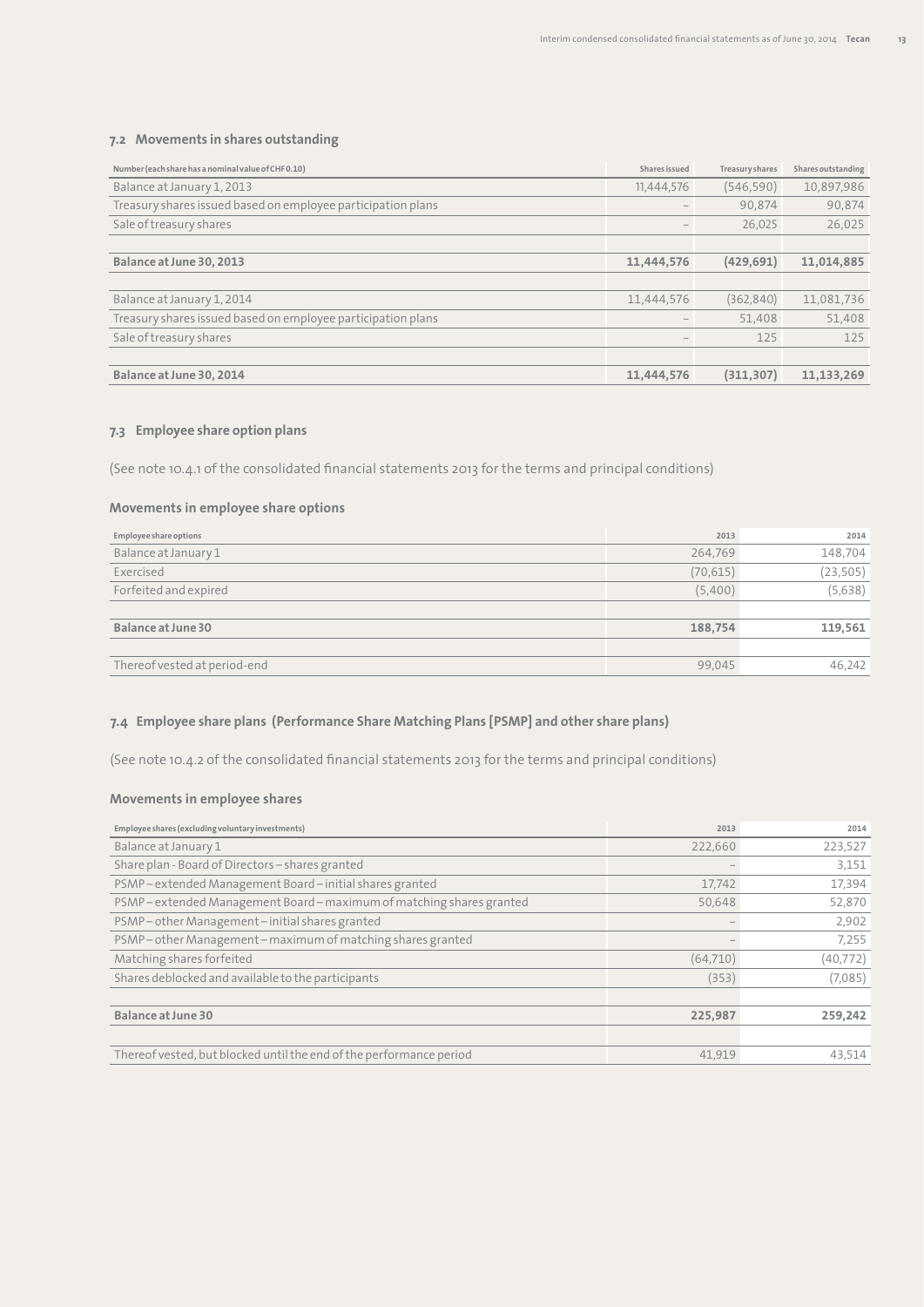#### **8 Principal exchange rates**

|            | Closing exchange rates |                  | Average exchange rates<br>January to June |      |
|------------|------------------------|------------------|-------------------------------------------|------|
| CHF        | 31.12.2013             | 30.06.2014       | 2013                                      | 2014 |
| <b>EUR</b> |                        | $\bigcap$<br>--- | $\cap$                                    |      |
| <b>USD</b> | 0.89                   | 0.89             | 095                                       | J.89 |

#### **9 Fair value measurement and disclosures**

(See note 25 of the consolidated financial statements 2013 for definitions and the valuation techniques used)

#### **9.1 Assets and liabilities measured at fair value on a recurring basis after initial recognition**

| CHF1,000          | hierarchy    | Fair value Net carrying amount in balance sheet<br>measured at fair value |            |
|-------------------|--------------|---------------------------------------------------------------------------|------------|
| Position          |              | 31.12.2013                                                                | 30.06.2014 |
| Currency forwards | Level 2      | 2739                                                                      | 2.529      |
| Currency options  | $ $ evel $2$ | 70)                                                                       |            |

There have bee no transfers between the levels in 2013 and 2014.

#### **9.2 Fair value disclosures of assets and liabilities measured at amortized cost**

| CHF1,000    | hierarchy | Fair value Net carrying amount in balance sheet<br>measured at amortized cost |        | Fair value disclosure |            |
|-------------|-----------|-------------------------------------------------------------------------------|--------|-----------------------|------------|
| Position    |           | 31.12.2013<br>30.06.2014                                                      |        | 31.12.2013            | 30.06.2014 |
| Receivables | n/a       | 75.798                                                                        | 62.300 | 75.798                | 62.300     |
| Payables    | n/a       | 10.301                                                                        | 10.155 | 10.301                | 10,155     |
| Bank loans  | Level 2   | 4.824                                                                         | 4.772  | 4.741                 | 4.742      |

#### **10 Contingencies and commitments**

There have been no significant changes for contingencies and commitments.

#### **11 Events after the reporting period**

#### **Acquisition of IBL International Group**

The Tecan Group acquired 100% of the voting rights of IBL International Group as of July 31, 2014 (closing date) consisting of the following companies:

| Company                        | Domicile      | Participation in % | Activities |
|--------------------------------|---------------|--------------------|------------|
| IBL International Holding B.V. | Deventer (NL) | 100%               |            |
| • IBL International GmbH       | Hamburg (DE)  | 100%               | R/P/D      |
| . IBL International B.V.       | Nijkerk (NL)  | 100%               |            |
| • IBL International Corp.      | Toronto (CA)  | 100%               |            |

S=services,holdingfunctions,R=researchanddevelopment,P=production,D=distribution

The IBL International Group develops, manufactures and offers a comprehensive portfolio of immunoassays for the life science research and routine clinical diagnostics. The acquired Group will become part of Tecan's Life Sciences Business, leveraging Tecan's global presence and strong position in immunoassay instruments.

Established over 30 years ago,the IBL International Group employs staff of over 80 and has its main operations located in Hamburg, Germany. Further, the Group has dedicated sales teams in Germany, North America and the Benelux as well as an extensive distributor network. In 2013, the IBL International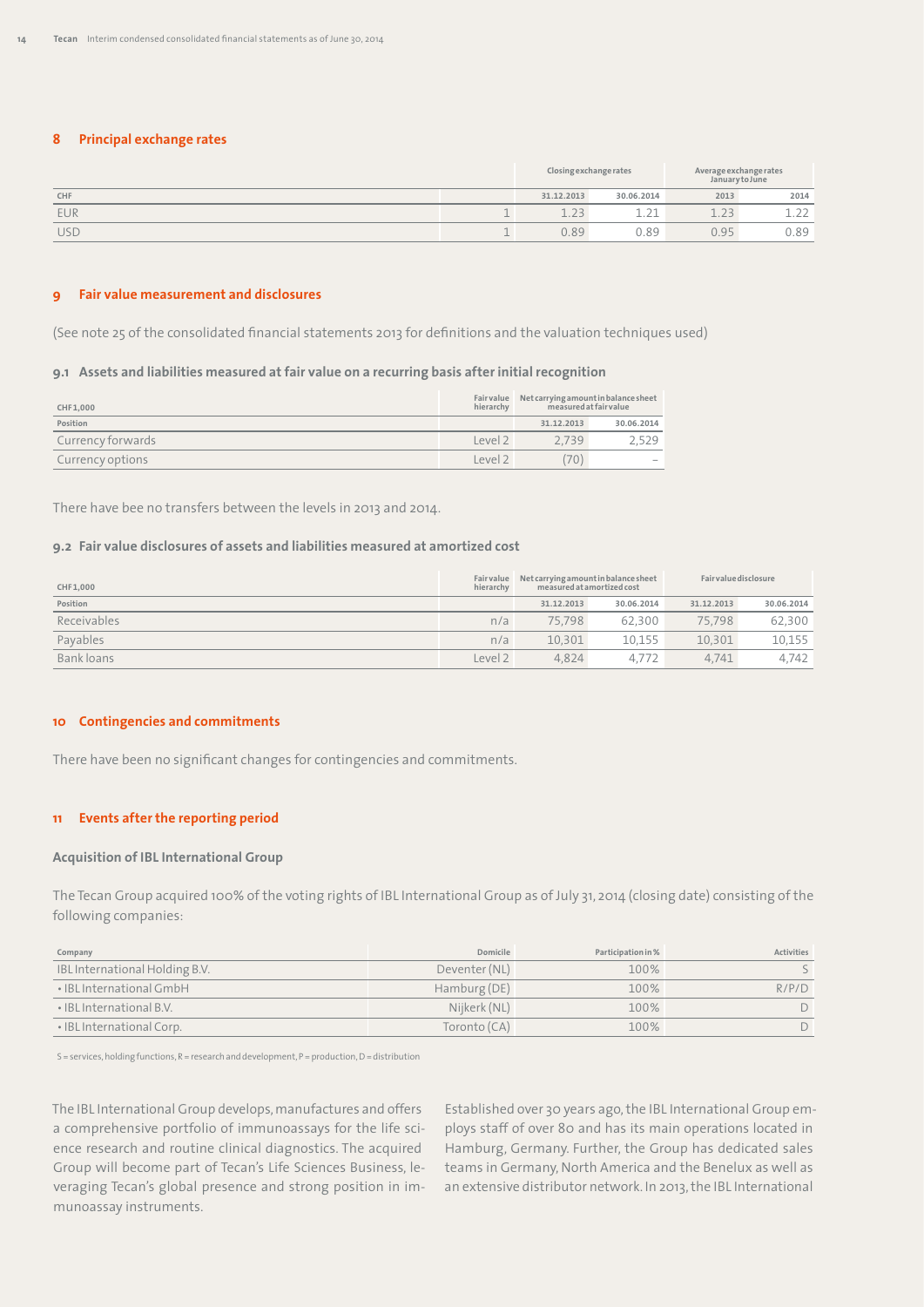Group generated total sales of approximately EUR 16 million (CHF 20 million) with an EBITDA margin at a similar level to the Tecan Group.

The provisional consideration was EUR 29.0 million (CHF 35.2 million) on a cash- and debt-free basis. The initial purchase price was paid in cash and is subject to final adjustments based on completion statements that are prepared within the next weeks after the closing. Financial statements of the acquired Group in accordance with IFRS are currently not available and the purchase price allocation is yet to be performed.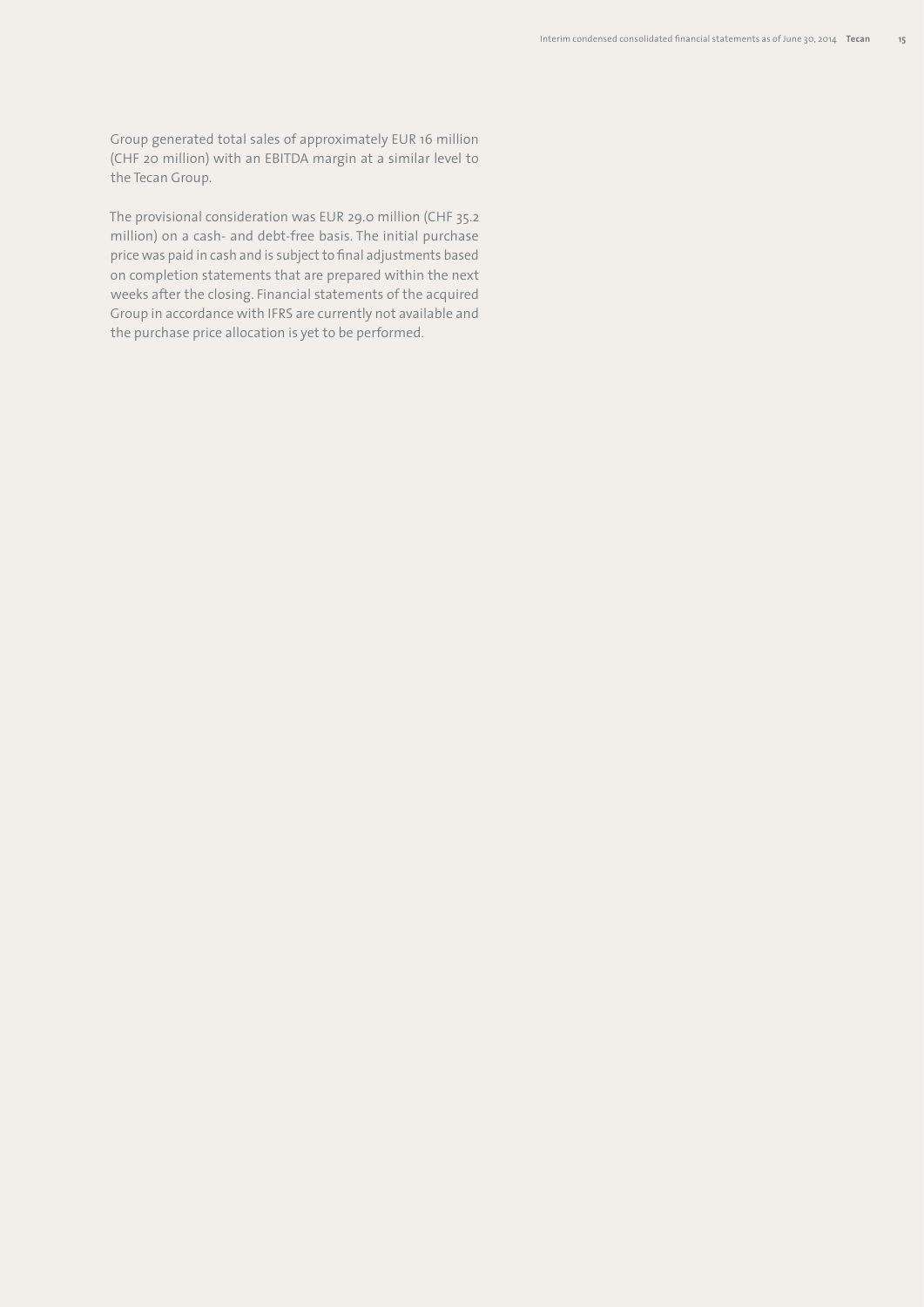# Tecan locations



● Tecan sales office

 R&D and manufacturing site

#### **Tecan Group**

#### **Corporate Headquarters**

Tecan Group Ltd. Seestrasse 103 CH-8708 Männedorf Switzerland T +41 44 922 88 88 F +41 44 922 88 89

#### **Sales and Service Locations**

Australia +61 7 3897 1616 Austria +43 62 46 89 330 Belgium +32 15 42 13 19 China +86 21 2898 6333 France +33 4 72 76 04 80 Germany +49 79 51 94 170 Italy +39 02 92 44 790 Japan +81 44 556 73 11 Netherlands +31 18 34 48 17 4

#### **Manufacturing and Development Sites**

Tecan Switzerland Ltd. Seestrasse 103 CH-8708 Männedorf Switzerland T +41 44 922 81 11  $F + 41 44 922 81 12$ 

Singapore +65 644 41 886 Spain +34 93 490 01 74 Sweden +46 31 75 44 000 Switzerland +41 44 922 81 11 UK +44 118 9300 300 USA +1 919 361 5200 ROW +41 44 922 81 25

Tecan Austria GmbH Untersbergstrasse 1a A-5082 Grödig/Salzburg Austria  $T + 4362468933$ F +43 62 46 72 770

Tecan Systems, Inc. 2450 Zanker Road San Jose CA 95131,USA T +1 408 953 3100 F +1 408 953 3101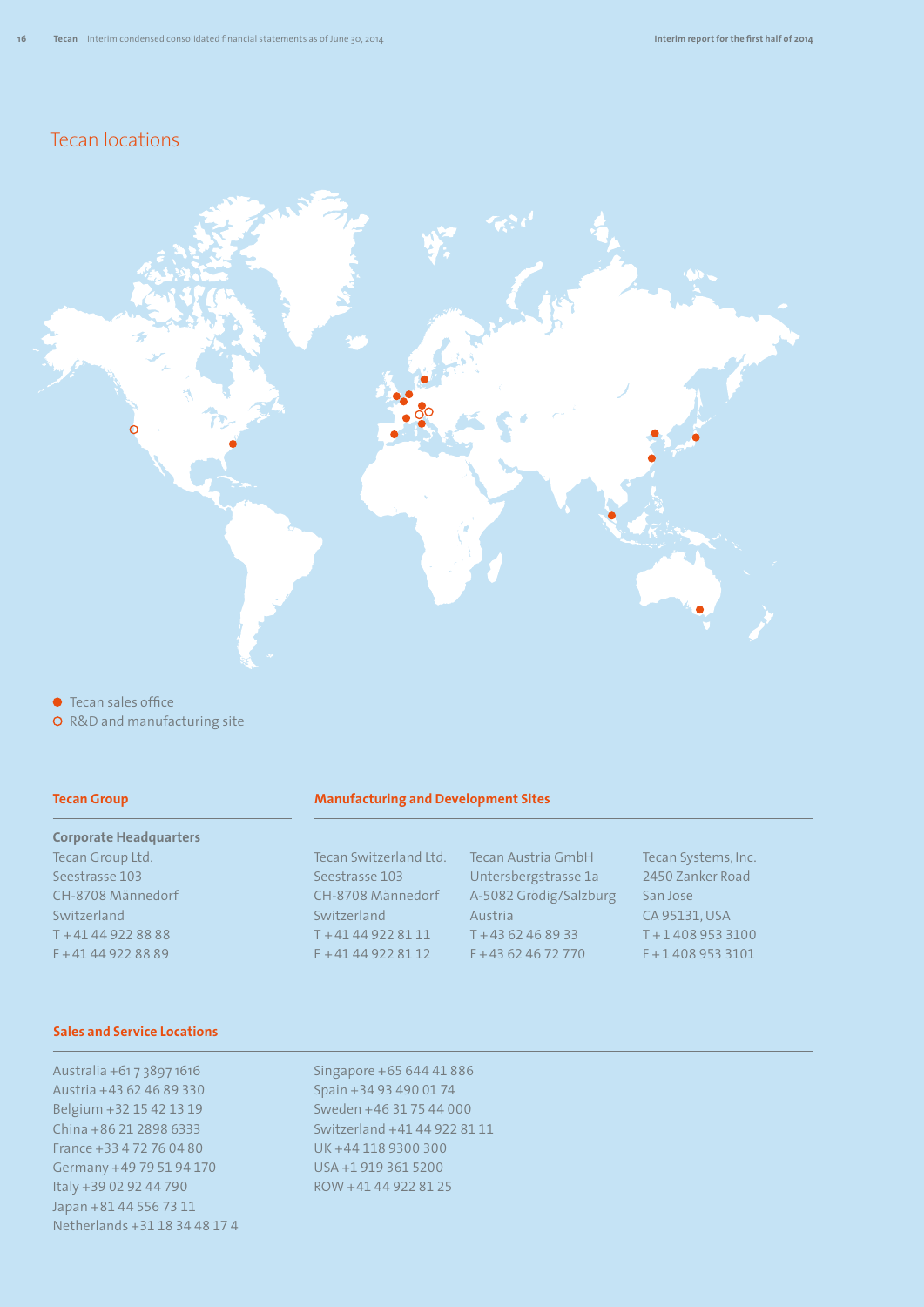#### **Publication data**

#### **Publisher**

Tecan Group Ltd. Seestrasse 103 CH-8708 Männedorf Switzerland T +41 44 922 88 88 F +41 44 922 88 89 investor@tecan.com www.tecan.com

# **Project Lead/ Editorial Team**

Tecan Group Ltd., Männedorf Martin Brändle Head of Corporate Communications & Investor Relations

#### **Design Concept and Realization** W4 Marketing AG, Zurich

**Translation** CLS Communication AG, Zurich/Basel All statements in this Interim Report not referring to historical facts are predictions of the future and constitute no guarantee whatsoever of future performance. They are subject to risks and uncertainties including, but not limited to, future global economic conditions, exchange rates, legal regulations, market conditions, activities of competitors and other factors outside the Company's control.

This Interim Report is available in English and German and can also be found at the website www.tecan.com.The English report is the authoritative version.